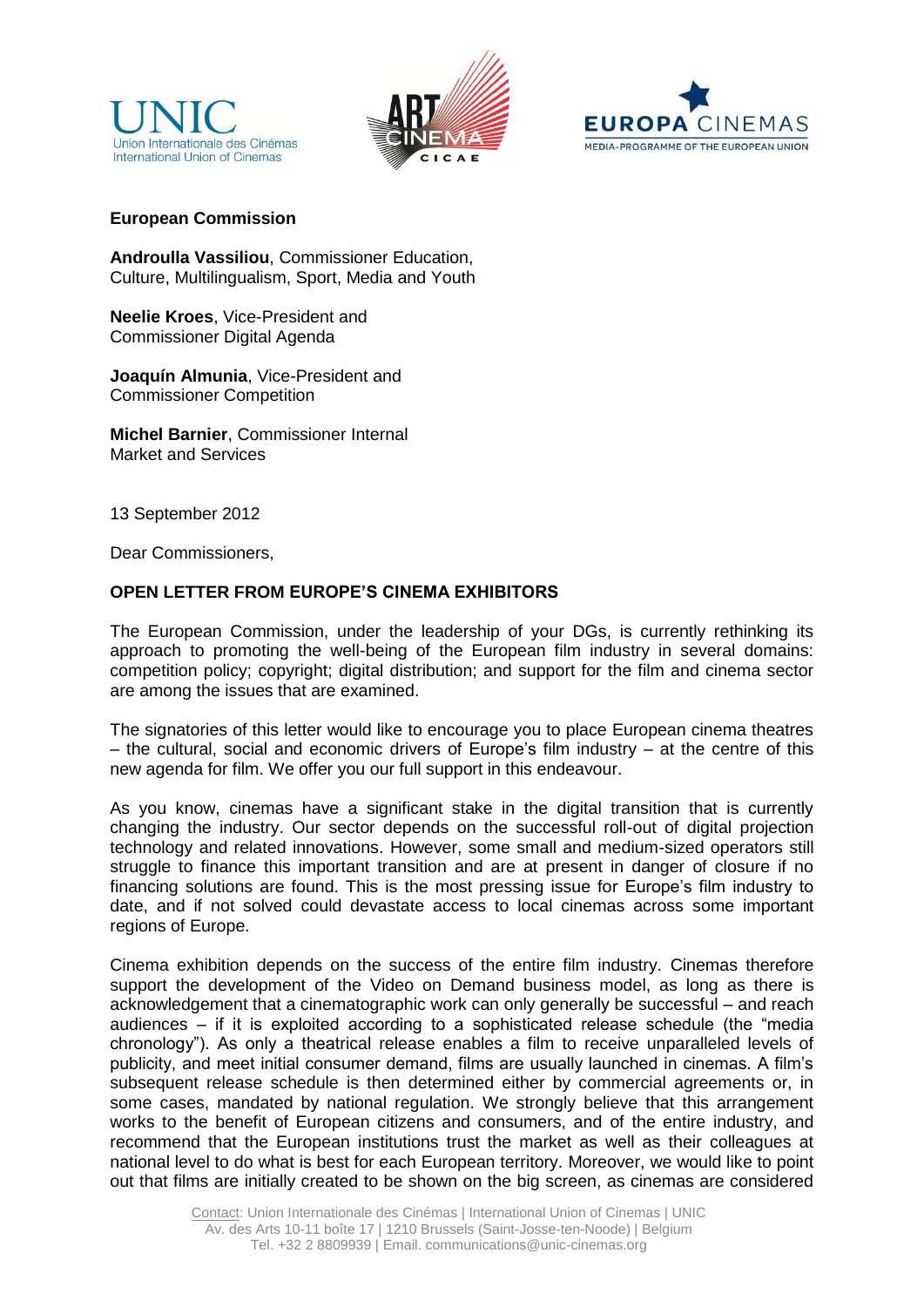the gold standard for enjoying a cinematographic work. It is simply not possible to compare the cinema experience with watching a film on a mobile device.

Given that the theatrical market for film is 10-15 times larger than the VOD market, we feel that some current EU audiovisual policy developments are unbalanced and may even have the potential to harm the film and cinema industry in the medium term. These include the establishment of a new support scheme for day-and-date releases as well as a certain level of criticism concerning current industry release practices, as mentioned in the Cinema Communication and in the Green Paper on the online distribution of audiovisual works in the EU. Additionally, we feel that more efforts are needed to prevent film theft.

Europe needs its cinemas! They are spaces for creative exchange that promote cultural diversity. Cinemas also help to illustrate what it means to be European, providing entertainment and employment, all over Europe. At a time when online business models still have to prove that they can sustainably contribute to the well-being of the entire film industry, total cinema revenues in the EU remained at a stable  $\epsilon$  6.4 billion in 2011. Admissions similarly grew in most European countries. Importantly, European films increasingly fare well in European cinemas; in 2011, cinema attendance for European films rose to 274 million and total box office for EU films was  $\epsilon$  1.8 billion. All of this income supports vital employment opportunities in each and every European state.

The cinema exhibition sector is going through a period of tremendous change and we urge the European Commission to not put at risk the business practices on which creation, cultural diversity and innovation are built, but to support the industry in its endeavours to offer film lovers an unparalleled choice of films on the big screen. If we endanger cinema attendance with unbalanced new initiatives, many cinemas will be in danger of closing their doors forever. These cinemas are often the only local places where Europeans can experience cultural and creative exchanges outside their home.

We very much look forward to working with you in the future. Please direct any questions or comments that you might have to Jan Runge, Chief Executive of UNIC (jrunge@uniccinemas.org), who will keep all other signatories of this letter informed.

Sincerely yours,

Ad J. Weststrate President, Union Internationale des Cinémas/ International Union of Cinemas

Kopman

Dr. Detlef Roßmann Président, Confédération Internationale des Cinémas d'Art et d'Essai

Jan Christie

Prof. Ian Christie President, Europa Cinemas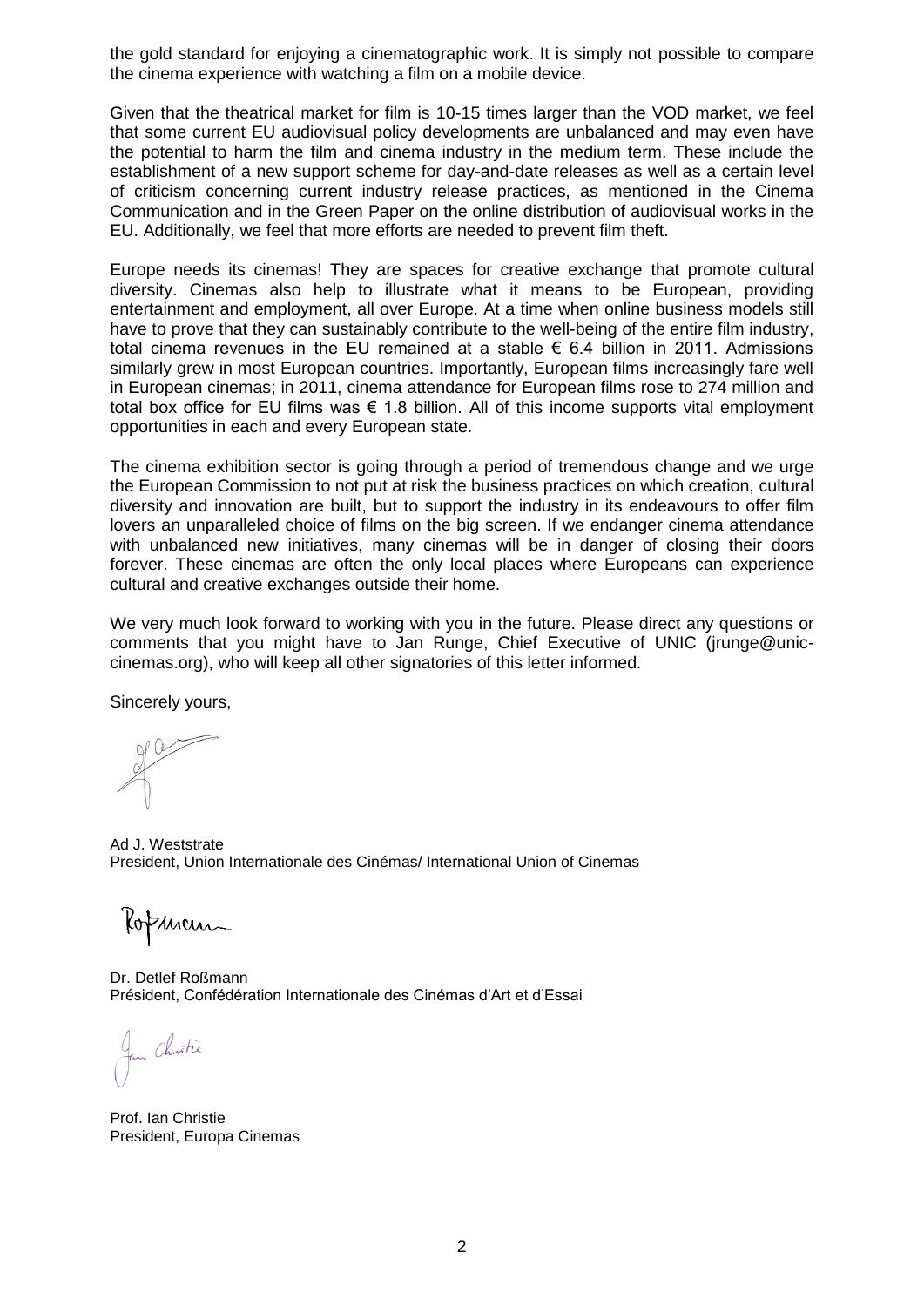# **Further signatories**

## **Austria**

Fachverband der Kino, Kultur und Vergnügungsbetriebe Franz Lampesberger

### **Belgium**

Fédération des Cinémas de Belgique FCB Thierry Laermans

Réseau belge francophone des cinémas d'art et essai Michail Bakolas

## **Denmark**

Danske Biografer Kim Pedersen

## **Finland**

Finnish Cinema Exhibitors' Association Ismo Maatta

## **France**

Fédération Nationale des Cinémas Français FNCF Jean Labé

Association Française des Cinémas d'Art et d'Essai AFCAE Patrick Brouiller

## **Germany**

Hauptverband Deutscher Filmtheater Kino e.V. Thomas Negele

AG Kino – Gilde / Arbeitsgemeinschaft Kino – Gilde Detlef Rossmann

## **Hungary**

Art Mozi Budapest Arthouse Association Cirko Films Rita Linda Potyondi

#### **Israel**

Cinema Industry Association in Israel Yoram Globus